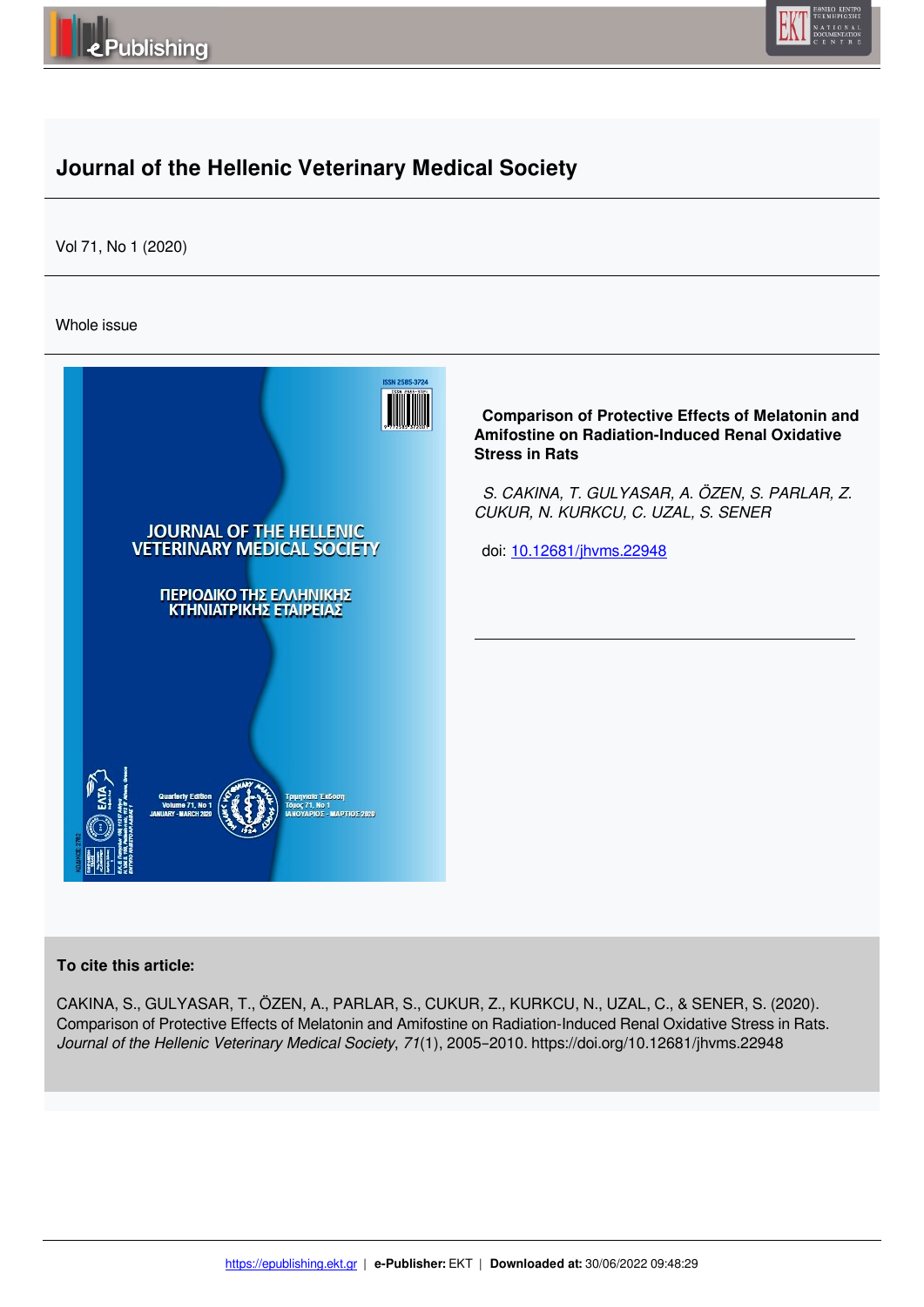## **Comparison of Protective Effects of Melatonin and Amifostine on Radiation-Induced Renal Oxidative Stress in Rats**

**S. Cakina1 , T. Gulyasar2 , A. Özen3 , S. Parlar4 , Z. Cukur5 , N. Kurkcu4 , C. Uzal4 , S. Sener3**

*1 Health Services Vocational School, Canakkale Onsekiz Mart University, Canakkale, Turkey* 

*2 Department of Biophysics, Faculty of Medicine, Trakya University, Edirne, Turkey*

*3 Department of Radiation Oncology, Faculty of Medicine, Eskisehir Osmangazi University, Eskisehir, Turkey*

*4 Department of Department of Radiation Oncology, Faculty of Medicine, Trakya University, Edirne, Turkey*

*5 Experimental Animal Unit, Trakya University, Edirne, Turkey*

**ABSTRACT.** In this study, we aimed to compare the protective effects of melatonin and amifostine on radiation-induced oxidative stress. Fifty female Wistar rats (3-4 months old, weighing 200±25 g) were divided into five groups (with ten rats each) and treated as follows: control (Cont), radiotherapy alone (RT), radiotherapy + amifostine (RT+A-MI), radiotherapy + melatonin (RT+MEL), radiotherapy + amifostine + melatonin (RT+AMI+MEL). Rats were irradiated individually with a single dose of 8 Gy and amifostine (200 mg/kg) and melatonin (10 mg/kg) was administered to rats 30 minutes before irradiation. At the end of this follow-up period (72 hours) the rats were sacrificed. Spectrophotometric Analysis has been performed to kidney tissue samples. As a result of statistical comparison between groups after RT, total antioxidant capacity (TAC) decreased, total oxidant status (TOS) and oxidative stress index (OSI) increased, although the statistically significant change was only for OSI ( $p = 0.030$ ). Addition of AMI or MEL to RT increased TAC and OSI significantly ( $p = 0.000$ ), but there was no additive effect for TAC and OSI when both drugs were given together ( $p = 1.000$ ,  $p = 0.172$ , respectively). In terms of TOS, statistically significant increasing was only for AMI ( $p = 0.000$ ). There was protective effect when both drugs were given together against on Radiation-Induced Renal Oxidative Stress.

*Keywords:* melatonin, amifostine, radiation-induced renal oxidative stress, rats

*Corresponding Author:*  Suat Cakina, Health Services Vocational School, Canakkale Onsekiz Mart University, Canakkale, Turkey E-mail address: suatcakina@comu.edu.tr

*Date of initial submission: 28-03-2019 Date of revised submission: 30-09-2019 Date of acceptance: 30-09-2019*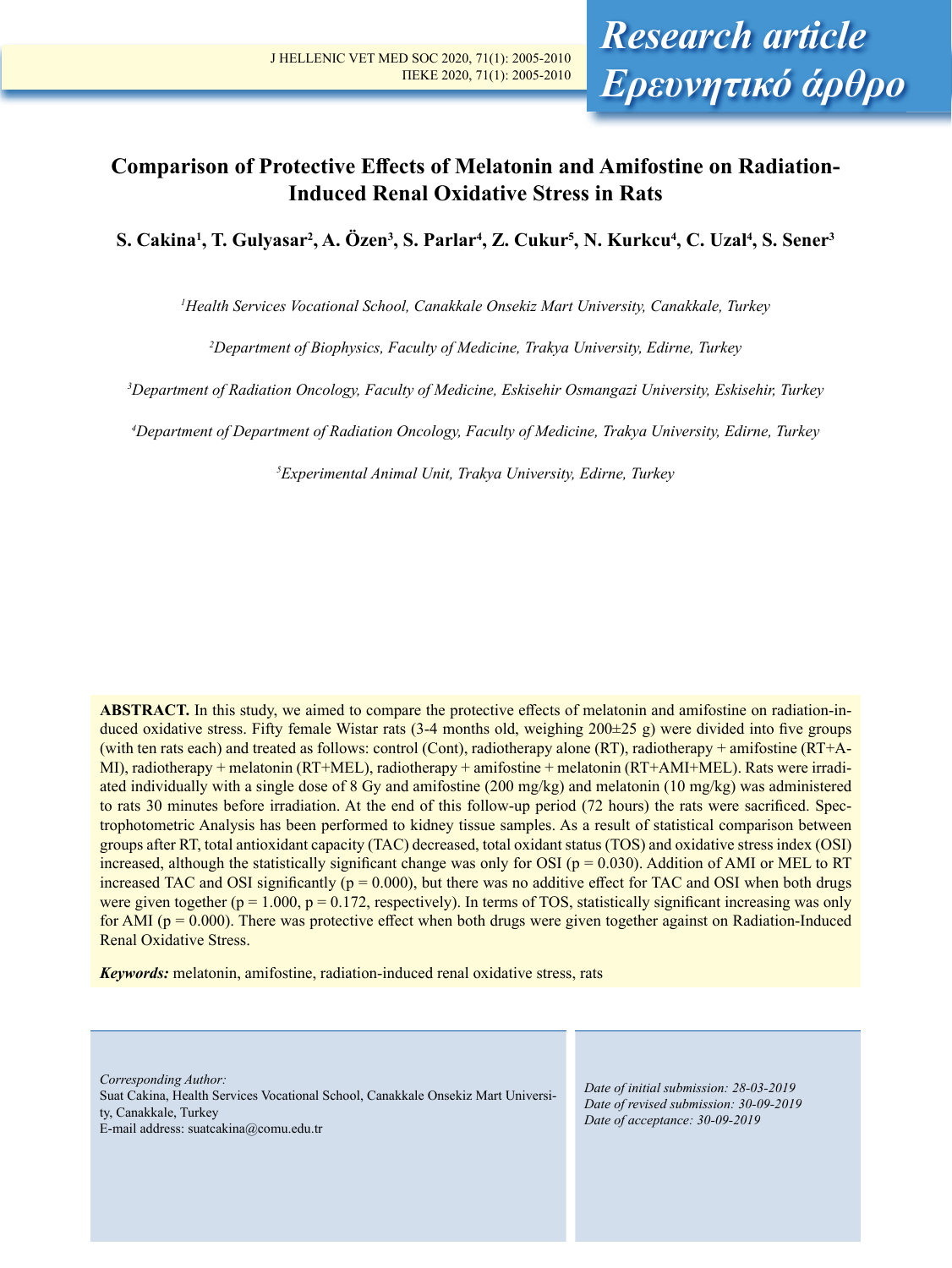## **INTRODUCTION**

After exposure to radiation, free radicals occur in cells within milliseconds. The subsequent alterations in intracellular processes following irradiation are due to the initial oxidative damage caused by these free radicals. The physiological signs of these radiation-induced alterations have been suggested to contribute to adaptive responses, bystander effects, cytotoxicity, radiosensitization, genomic instability, inflammation, and fibrosis. While most of the molecular changes associated with the initial production of free radicals at the time of irradiation are known, the contribution of metabolic processes to biological outcomes following exposure to radiation have been identified recently (Spitz, Azzam, Li, & Gius, 2004). Superoxide anion  $(O_2^-)$ , hydroxyl radical (OH<sup>-</sup>), and hydrogen peroxide  $(H_2O_2)$  are the reactive oxygen species (ROS) that form after the radiolysis of water (Kaushal, Chandrashekar, & Juncos, 2019; Zhang et al., 2019). There are some protective enzymes in cells such as superoxide dismutase, catalase, and glutathione peroxidase that are increased in radiation-induced oxidative stress (Bhosle, Huilgol, & Mishra, 2005; Musa, Shabeeb, & Alhilfi, 2019). In this context,  $O_2^-$  can be eliminated by Superoxide dismutases (SOD), and Glutathione peroxidase (GSH-Px) is the major antioxidant enzyme responsible for hydrogene proxide  $(H_2O_2)$  detoxification (Sun, Chen, Li, & Ge, 1998). Amifostine (WR-2721), as an organic thiophosphate, is the only FDA-approved radioprotectant agent used in radiotherapy and capable of ROS scavenging (Cakmak, Severcan, Zorlu, & Severcan, 2016). Melatonin (N-acetyl-5-methoxytryptamine), a hormone majorly secreted in the pineal gland, has abilities to scavenge free radicals as well as antioxidant effects by stimulating antioxidant enzymes (Musa, Shabeeb, & Alhilfi, 2019).

In this study, we aimed to compare the protective effects of melatonin and amifostine on radiation-induced oxidative stress. No functional endpoints were tested.

## **MATERIALS AND METHODS**

## **Study design and animals**

All experiments were conducted adhering to the guidelines of the institutional animal ethics committee (TUHDYEK-2012/18). This work was supported by the Scientific Research Projects Coordination Unit of Trakya University (Project Number: TUBAP:2012/104). As a result of the power analysis

performed for the study design, it was planned to recruit 10 rats to each group for %95 reliability. Inclusion cirteria: Weight between 170 g and 230 g, female rats, survival after treatment. Exclusion criteria: The weight less than 150 g or greater than 280 g, male rats, the dead rats after treatment. Fifty female Wistar rats, 3-4 months old, weighing  $200 \pm 25$  g, maintained under standard temperature and humidity conditions, were used in the study. The animals had free access to sterile water and food and were housed in a polypropylene cage containing sterile paddy husk for bedding throughout the experiment. All animals received humane care according to the criteria outlined in the "Guide for the Care and Use of Laboratory Animals" prepared by the National Academy of Sciences and published by the National Institutes of Health. The animals were divided into five groups (with ten rats each) and treated as follows:

- Group 1: control (Cont);
- Group 2: radiotherapy alone (RT);
- Group 3: radiotherapy + amifostine (RT+AMI);
- Group 4: radiotherapy + melatonin (RT+MEL);
- Group 5: radiotherapy + amifostine + melatonin (RT+AMI+MEL).

Animals in the RT group were treated with 0.9% saline solution (SS) 30 minutes before irradiation. Amifostine was administered to the rats in the RT+AMI and RT+AMI+MEL groups 30 minutes before irradiation. Animals in the RT+AMI and RT+AMI+MEL groups received amifostine (200 mg/ kg, ER-KIM Ilac, Istanbul, Turkey) by intraperitoneal injection before irradiation (Cosar et al., 2012). Melatonin was administered to the rats in the RT+MEL and RT+AMI+MEL groups 30 minutes before irradiation. Animals in the RT+MEL and RT+AMI+MEL groups received melatonin (10 mg/kg, Sigma Chemical Co, St. Louis, USA) by intraperitoneal injection before irradiation (Sener, Jahovic, Tosun, Atasoy, & Yegen, 2003). All experimental procedures were performed on anesthetized rats. Anesthesia was performed via intramuscular ketamine (100 mg/kg, Pfizer Ilac, Istanbul, Turkey) and xylazine (3.9 mg/kg, Interhas A.S., Istanbul, Turkey) during irradiation. The follow-up period was 72 hours in all groups. At the end of this follow-up period, after all rats were anesthetized, the rats were sacrificed using cervical dislocation method (Cosar et al., 2012). After irradiation, the animals were closely monitored until they recovered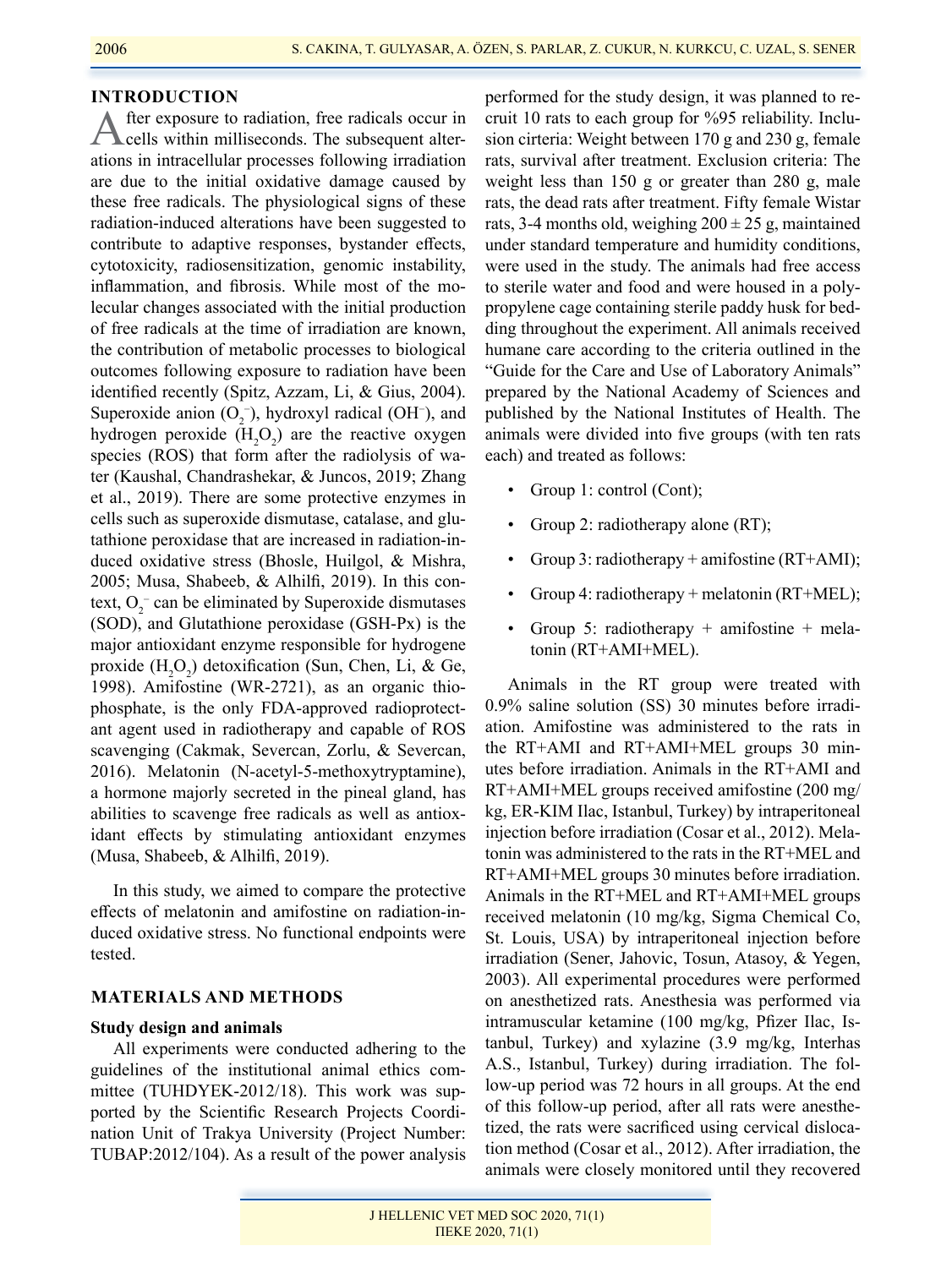from anesthesia. No animals died due to irradiation or medication.

## **Irradiation**

Rats were anesthetized and fixed on their blocks across a blue Styrofoam (Med-Tec, Orange City, IA, USA) treatment couch in prone position. RT, RT+A-MI, RT+MEL and RT+AMI+MEL groups were irradiated individually with a single dose of 8 Gy using a 60Co treatment unit (Cirus, cis-Bio Int., Gifsur-Yvette, France). Dose rate was 1.15 Gy/min.

#### **Spectrophotometric Analysis**

Kidney tissue samples were excised, weighed, and immediately stored at −50ºC for later spectrophotometric analyses. The kidney tissues cleaned with 1.15% ice-cold KCl, minced, and then homogenized in five volumes (w/v) of the same solution. The homogenates were spun at 14000 rpm for 30 min at +4ºC, and assays were performed on the resultant supernatant. The protein concentration of the tissue was measured using the Lowry method (Lowry, Rosebrough, Farr, & Randall, 1951). The total antioxidant capacity (TAC) of supernatant fractions was evaluated using a novel automated and colorimetric measurement method developed by Erel et al. (Erel, 2004). Hydroxyl radicals, the most potent biological radicals, are produced in this method. In the assay, the ferrous ion solution present in Reagent 1 is mixed with hydrogen peroxide, which is present in Reagent 2. The subsequently produced radicals, such as brown-colored dianisidine radical cations produced by the hydroxyl radicals, are also potent radicals. Using this method, the antioxidative effect of the sample is measured against the potent-free radical reactions initiated by the produced hydroxyl radicals. The assay has excellent precision values lower than 3%. TAC results are expressed as μmole Trolox equivalent/mg protein. The total oxidant status (TOS) of supernatant fractions was evaluated using a novel automated and colorimetric measurement method developed by Erel (Erel, 2005). Oxidants present in the sample oxidize the ferrous ion-o-dianisidine complex to ferric ion. The oxidation reaction is increased by glycerol molecules, which are abundantly present in the reaction medium. The ferric ion makes a colored complex with xylenol orange in an acidic medium. The color intensity, which can be measured spectrophotometrically, is related to the total amount of oxidant molecules present in the sample. The assay is calibrated with hydrogen peroxide, and the results are expressed in terms of  $\mu$ mole  $H_2O_2$  equivalent/mg protein (Ozturk et al., 2011). The ratio of TOS to TAC was regarded as the oxidative stress index (OSI). The units for kidney tissue TOS and TAC values were converted to  $\mu$ mole  $H_2O_2$  Equiv./gram protein. The kidney tissue OSI value was calculated as follows:  $OSI = (TOS,$ μmole  $H_2O_2$  Equiv./gram protein)/(TAC, μmole  $H_2O_2$ Equiv./gram protein)  $\times$  100) (Aycicek, Erel, & Kocyigit, 2005).

#### **Statistical Analysis**

All statistical evaluations were made using the SPSS 19 package program. One way analysis of variance and Mann-Whitney U test (post hoc with Bonferoni correction) were used to determine differences between the groups. All parameters were given as mean  $\pm$  SD. Significance was considered at p <0.05.

## **RESULTS**

All the animals were included in the analysis. After radiotherapy, although TAC decreased, TOS and OSI increased, although only the change in OSI was statistically significant ( $p=0.03$ ). Addition of amifostine or melatonin to radiotherapy increased TAC significantly  $( p=0.00)$ , but there was no additive effect for TAC when both drugs were given together. In terms of TOS, there was an increase, but this was statistically significant only for amifostine. Results for OSI were similar to TAC results (Table 1 and table 2).

| Table 1. Spectrophotometric analysis results |            |                                                |                      |                                                                       |  |  |  |  |  |
|----------------------------------------------|------------|------------------------------------------------|----------------------|-----------------------------------------------------------------------|--|--|--|--|--|
| Group                                        |            | TAC ( $\mu$ mole H <sub>2</sub> O <sub>2</sub> | TOS (µmole $H2O2$    | $OSI = ((TOC, \mu mole H, O, Equiv./gram protein)/$                   |  |  |  |  |  |
|                                              |            | Equiv./gram protein)                           | Equiv./gram protein) | (TAC, µmole H <sub>2</sub> O <sub>2</sub> Equiv./gram protein) × 100) |  |  |  |  |  |
|                                              | Control    | $3.58 \pm 0.45$                                | $0.99 \pm 0.34$      | $0.02 \pm 0.009$                                                      |  |  |  |  |  |
|                                              | <b>RT</b>  | $2.98 \pm 0.67$                                | $2.11 \pm 0.91$      | $0.07 \pm 0.030$ A*                                                   |  |  |  |  |  |
|                                              | $RT+AMI$   | $4.16 \pm 0.21$ E***                           | $6.7\pm1.53$ E***    | $0.15 \pm 0.030$ E***                                                 |  |  |  |  |  |
| 4                                            | $RT+MEL$   | $4.50 \pm 0.62$ F***                           | $3.02 \pm 1.27$      | $0.07 \pm 0.039$                                                      |  |  |  |  |  |
|                                              | RT+AMI+MEL | $2.89 \pm 0.48$                                | $2.92 \pm 0.71$      | $0.10 \pm 0.30$                                                       |  |  |  |  |  |
|                                              |            |                                                |                      |                                                                       |  |  |  |  |  |

Data are given as mean $\pm$ SD. \* p $\leq$  0.05, \*\* p $\leq$ 0.01, \*\*\* p $\leq$ 0.001. Group Comparisons: A: 1 and 2, B: 1 and 3, C: 1 and 4, D: 1 and 5, E: 2 and 3, F: 2 and 4, G: 2 and 5. Abbreviations: AMI, Amifostine; MEL, Melathonin; RT, Radiotherapy; TAC, Total Antioxidant Capacity; TOS, Total Oxidant Status; OSI, Oxidative Stress Index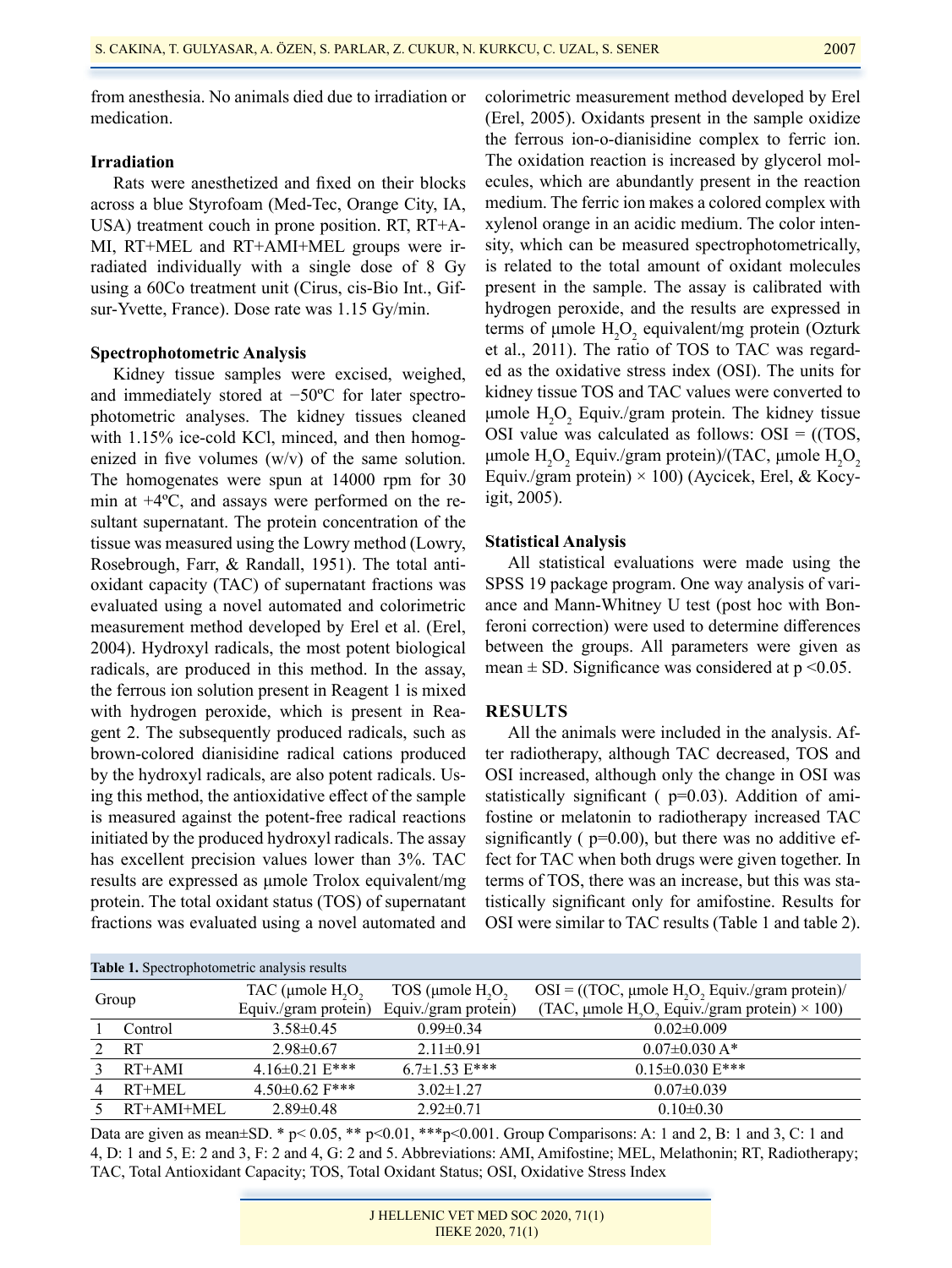| Table 2. The statistical comparison of the groups for TAC, TOS and OSI |               |      |       |       |       |  |  |  |  |
|------------------------------------------------------------------------|---------------|------|-------|-------|-------|--|--|--|--|
|                                                                        | <b>Groups</b> |      |       | 3     | 4     |  |  |  |  |
|                                                                        |               | .131 |       |       |       |  |  |  |  |
| <b>TAC</b>                                                             | 3             | .147 | .000  |       |       |  |  |  |  |
|                                                                        | 4             | .002 | .000  | 1.000 |       |  |  |  |  |
|                                                                        | 5             | .050 | 1.000 | .000  | ,000  |  |  |  |  |
|                                                                        |               | .208 |       |       |       |  |  |  |  |
| <b>TOS</b>                                                             | 3             | .000 | .000  |       |       |  |  |  |  |
|                                                                        | 4             | .001 | .581  | .000  |       |  |  |  |  |
|                                                                        | 5             | .002 | .888  | .000  | 1,000 |  |  |  |  |
|                                                                        | ↑             | .030 |       |       |       |  |  |  |  |
| <b>OSI</b>                                                             | 3             | .000 | .000  |       |       |  |  |  |  |
|                                                                        | 4             | .029 | 1.000 | .000  |       |  |  |  |  |
|                                                                        | 5             | .000 | .172  | .001  | .178  |  |  |  |  |

Abbreviations: AMI, Amifostine; MEL, Melathonin; RT, Radiotherapy; TAC, Total Antioxidant Capacity; TOS, Total Oxidant Status; OSI, Oxidative Stress Index , Group 1: control (Cont), Group 2: radiotherapy alone (RT), Group 3: radiotherapy + amifostine (RT+AMI), Group 4: radiotherapy + melatonin (RT+MEL), Group 5: radiotherapy + amifostine + melatonin (RT+AMI+MEL),

### **DISCUSSION**

The main finding of this study is melatonin and amifostine may have some protective effect on radiation-induced renal oxidative stress. Radiation is an important inducer of oxidative stress, and chronic oxidative stress after total body irradiation is thought to be the cause of radiation nephropathy in rats (Ozbek, 2012). In our study, whole body irradiation of rats provoked oxidative stress in the kidney, identified by elevated levels of TOS and decreased levels of TAC compared to their respective values in control rats. The decrease in antioxidants might result from their increased utilization to neutralize the excess of free radicals, as well as their release to the blood stream resulting from radiation-induced cell membrane damage (Saada Helen & Azab Khaled, 2001). In addition, protein oxidation may contribute to the partial inactivation of enzymes (Kregel & Zhang, 2007).

The major enzymatic antioxidants are SOD, catalase, and GSH-Px. SOD is generally thought to act as a bulk scavenger of superoxide radicals.  $H_2O_2$  that is produced by the action of SOD or the action of oxidases, such as xanthine oxidase, is reduced to water by catalase and GSH-Px. Catalase exists as a tetramer composed of 4 identical monomers, each of which contains a heme group at the active site. Degradation of  $H_2O_2$  is accomplished via catalase. Catalase also binds NADPH as a reducing equivalent to prevent oxidative inactivation of the enzyme by  $H_2O_2$  as it is reduced to water (Kirkman, Rolfo, Ferraris, & Gaetani, 1999; Zelko, Mariani, & Folz, 2002). Enzymes in the redox cycle responsible for the reduction of  $H_2O_2$  and

lipid hydroperoxides (generated as a result of membrane lipid peroxidation) include GSH-Px. GSH-Px reduces  $H_2O_2$  and lipid peroxides to their corresponding alcohols (Flohe, Gunzler, & Schock, 1973).

The role of melatonin as a protector against ionizing radiation has been investigated in different studies. These results suggest that the radioprotective effect of melatonin is not species-specific and acts in a similar way in different biological systems (Blickenstaff, Brandstadter, Reddy, & Witt, 1994; Vijayalaxmi, Reiter, & Meltz, 1995; Vijayalaxmi, Reiter, Sewerynek, et al., 1995). Melatonin is a remarkably efficient oxygen radical scavenger. In vitro, melatonin is fivefold better at neutralizing hydroxyl radicals than glutathione and twofold more effective at inactivating peroxyl radicals than vitamin E (Baldwin & Barrett, 1998; Haghi-Aminjan et al., 2018). Also, melatonin's protective effects in some subcellular compartments may be due to its indirect antioxidative actions such as stimulation of enzymes that either promote the synthesis of other antioxidants or metabolize reactive species to non-radical products (El-Sokkary, Omar, Hassanein, Cuzzocrea, & Reiter, 2002; Hara et al., 1997; Kotler, Rodriguez, Sainz, Antolin, & Menendez-Pelaez, 1998). Histopathological studies have shown that melatonin has a protective effect against radiation-induced nephrotoxicity (Kucuktulu et al., 2012; Ozen et al., 2013).

Amifostine is an organic thiophosphate ester prodrug and must be activated by alkaline phosphatase to be converted into an active sulfhydryl compound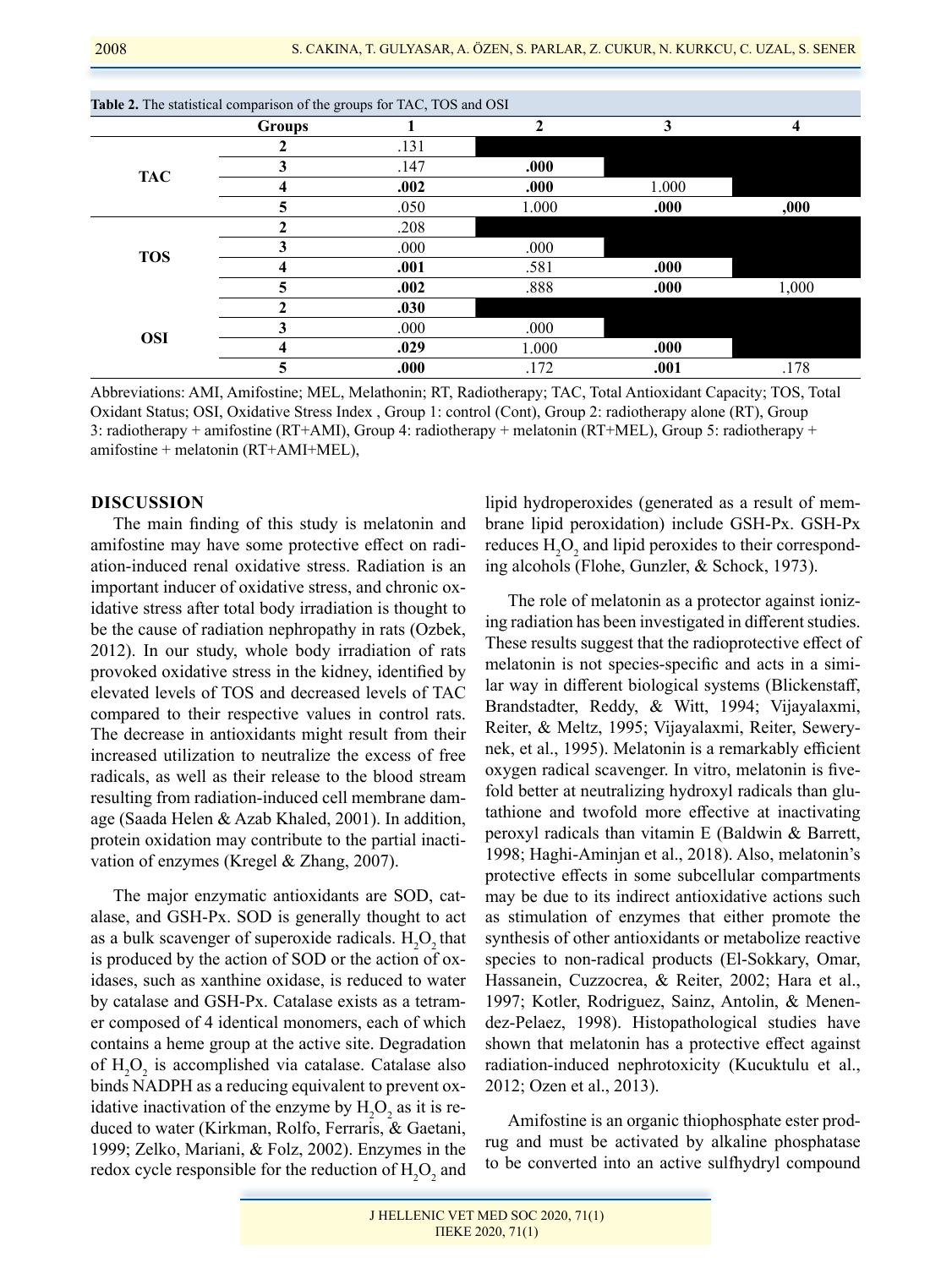(Kaldir et al., 2008; Levi et al., 2002). It has been shown that amifostine can ameliorate functional renal damage in rat kidneys (Caloglu et al., 2009; Rolleman et al., 2007). Amifostine is a broad-spectrum cytoprotective agent and selectively protects all normal tissues without decreasing the response of neoplastic tissues to the cytotoxic effects of radiation therapy. Normal tissues have higher alkaline phosphatase activity in the plasma membrane, higher interstitial pH, and better vascularity when compared with tumor cells (Hensley et al., 2009). It has been known from previous study that the sublethal dose of whole body ionizing radiation had a protective effect against amifostine damage to brain tissue (Cakmak et al., 2009). The protective effect of amifostine against renal oxidative stress has been shown (Jacevic et al., 2018; Stankiewicz & Skrzydlewska, 2003).

In our study, addition of amifostine or melatonin to radiotherapy increased TAC significantly. There was no statistically significant difference in TAC between amifostine and melatonin administration, and there was no additive effect on TAC and TOS when both drugs were given together. In terms of TOS, there was an increase, but this was statistically significant only for amifostine administration. An interesting finding of this study is that mean OSI levels in Group 3 almost two-fold higher in Group 2. This may be due to an increase in total oxidant capacity in kidney tissue. And finally, there was no significant protective effect of both drugs on OSI.

#### **CONCLUSIONS**

In conclusion, we suggest that melatonin and amifostine have some protective effects on radiation-induced renal oxidative stress.. For this reason, we think that this study is very important for the literature. Authors should discuss the results and how they can be interpreted in perspective of previous studies and of the working hypotheses. The findings and their implications should be discussed in the broadest context possible. Future research directions may also be highlighted. Strengths and limitations of the study should be discussed as well.

## **CONFLICT OF INTEREST**

The authors declare that they have no conflicts of interest.

## **ACKNOWLEDGEMENTS**

The authors thank to Trakya University Scientific Research Projects Unit for funding of this project in part (No. TUBAP 2012/104).

## **REFERENCES**

- Aycicek, A., Erel, O., & Kocyigit, A. (2005). Increased oxidative stress in infants exposed to passive smoking. Eur J Pediatr, 164(12), 775-778. doi:10.1007/s00431-005-1720-1
- Baldwin, W. S., & Barrett, J. C. (1998). Melatonin Attenuates Hydrogen Peroxide Toxicity in MCF7 Cells Only at Pharmacological Concentrations. Biochemical and Biophysical Research Communications, 250(3), 602-605. doi:https://doi.org/10.1006/ bbrc.1998.9370
- Blickenstaff, R. T., Brandstadter, S. M., Reddy, S., & Witt, R. (1994). Potential radioprotective agents. 1. Homologs of melatonin. J Pharm Sci, 83(2), 216-218.
- Caloglu, M., Yurut-Caloglu, V., Durmus-Altun, G., Oz-Puyan, F., Ustun, F., Cosar-Alas, R., . . . Uzal, C. (2009). Histopathological and scintigraphic comparisons of the protective effects of L-carnitine and amifostine against radiation-induced late renal toxicity in rats. Clin Exp Pharmacol Physiol, 36(5-6), 523-530. doi:10.1111/j.1440- 1681.2008.05103.x
- Cosar, R., Yurut-Caloglu, V., Eskiocak, S., Ozen, A., Altaner, S., Ibis, K., . . . Kocak, Z. (2012). Radiation-induced chronic oxidative renal damage can be reduced by amifostine. Med Oncol, 29(2), 768-775. doi:10.1007/s12032-011-9870-7
- El-Sokkary, G. H., Omar, H. M., Hassanein, A. F., Cuzzocrea, S., & Reiter, R. J. (2002). Melatonin reduces oxidative damage and increases survival of mice infected with Schistosoma mansoni. Free Radic Biol Med, 32(4), 319-332.
- Erel, O. (2004). A novel automated method to measure total antioxidant response against potent free radical reactions. Clin Biochem, 37(2),

112-119.

- Erel, O. (2005). A new automated colorimetric method for measuring total oxidant status. Clin Biochem, 38(12), 1103-1111. doi:10.1016/j.clinbiochem.2005.08.008
- Flohe, L., Gunzler, W. A., & Schock, H. H. (1973). Glutathione peroxidase: a selenoenzyme. FEBS Lett, 32(1), 132-134.
- Haghi-Aminjan, H., Farhood, B., Rahimifard, M., Didari, T., Baeeri, M., Hassani, S., . . . Abdollahi, M. (2018). The protective role of melatonin in chemotherapy-induced nephrotoxicity: a review of non-clinical studies. Expert Opin Drug Metab Toxicol, 14(9), 937-950. doi:10 .1080/17425255.2018.1513492
- Hara, M., Iigo, M., Ohtani-Kaneko, R., Nakamura, N., Suzuki, T., Reiter, R. J., & Hirata, K. (1997). Administration of melatonin and related indoles prevents exercise-induced cellular oxidative changes in rats. Biol Signals, 6(2), 90-100.
- Hensley, M. L., Hagerty, K. L., Kewalramani, T., Green, D. M., Meropol, N. J., Wasserman, T. H., . . . Schuchter, L. M. (2009). American Society of Clinical Oncology 2008 clinical practice guideline update: use of chemotherapy and radiation therapy protectants. J Clin Oncol, 27(1), 127-145. doi:10.1200/jco.2008.17.2627
- Jacevic, V., Dragojevic-Simic, V., Tatomirovic, Z., Dobric, S., Bokonjic, D., Kovacevic, A., . . . Kuca, K. (2018). The Efficacy of Amifostine against Multiple-Dose Doxorubicin-Induced Toxicity in Rats. Int J Mol Sci, 19(8). doi:10.3390/ijms19082370
- Kaldir, M., Cosar-Alas, R., Cermik, T. F., Yurut-Caloglu, V., Saynak, M., Altaner, S., . . . Uzal, C. (2008). Amifostine use in radiation-induced kidney damage. Preclinical evaluation with scintigraphic and

J HELLENIC VET MED SOC 2020, 71(1) ΠΕΚΕ 2020, 71(1)